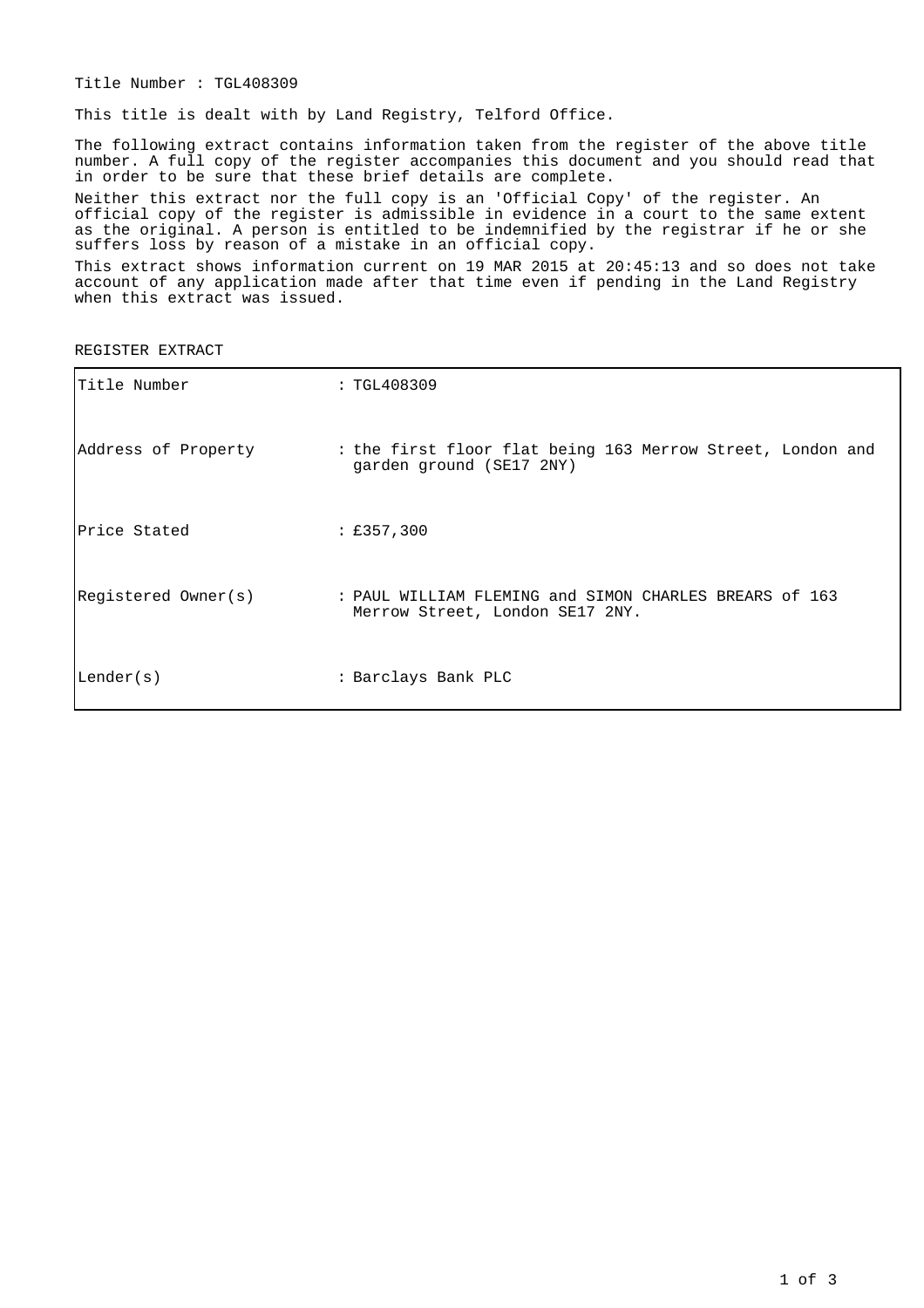### Title number TGL408309

This is a copy of the register of the title number set out immediately below, showing the entries in the register on 19 MAR 2015 at 20:45:13. This copy does not take account of any application made after that time even if still pending in the Land Registry when this copy was issued.

This copy is not an 'Official Copy' of the register. An official copy of the register is admissible in evidence in a court to the same extent as the original. A person is entitled to be indemnified by the registrar if he or she suffers loss by reason of a mistake in an official copy. If you want to obtain an official copy, the Land Registry web site explains how to do this.

## A: Property Register

This register describes the land and estate comprised in the title. Except as mentioned below, the title includes any legal easements granted by the registered lease but is subject to any rights that it reserves, so far as those easements and rights exist and benefit or affect the registered land.

SOUTHWARK

- 1 (24.09.2014) The Leasehold land demised by the lease referred to below which lies within the area shown edged with red on the plan of the above title filed at Land Registry and comprising the first floor flat being 163 Merrow Street, London and garden ground (SE17 2NY).
- 2 (24.09.2014) The title includes any legal easements referred to in clause LR11.1 of the registered lease but is subject to any rights that are granted or reserved by the lease and affect the registered land.
- 3 (24.09.2014) The land has the benefit of the rights granted by but is subject to the rights reserved by a Transfer of the freehold estate in the land in this title and other land dated 20 March 2006 made between (1) Church Commissioners for England and (2) Grainger Geninvest No. 2 (2006) LLP.

NOTE: Copy filed under TGL277159.

4 (24.09.2014) The land has the benefit of the rights granted by but is subject to the rights reserved by a Transfer of the freehold estate in the land in this title and other land dated 10 May 2013 made between (1) Grainger Invest No.2 LLP and (2) Walworth Investment Properties Limited.

NOTE: Copy filed.

5 (24.09.2014) The Transfer dated 10 May 2013 referred to above contains provisions as to light or air and boundary structures.

| 6       |                                              | $(24.09.2014)$ Short particulars of the lease(s) (or under-lease(s)) |
|---------|----------------------------------------------|----------------------------------------------------------------------|
|         |                                              | under which the land is held:                                        |
|         | Date                                         | : 4 September 2014                                                   |
|         | Term                                         | : 125 years from 1 January 2013                                      |
| Parties | : (1) Walworth Investment Properties Limited |                                                                      |
|         |                                              | (2) Paul William Fleming and Simon Charles Brears                    |

7 (24.09.2014) The landlord's title is registered.

# B: Proprietorship Register

This register specifies the class of title and identifies the owner. It contains any entries that affect the right of disposal.

#### Title absolute

- 1 (24.09.2014) PROPRIETOR: PAUL WILLIAM FLEMING and SIMON CHARLES BREARS of 163 Merrow Street, London SE17 2NY.
- 2 (24.09.2014) The price, other than rents, stated to have been paid on